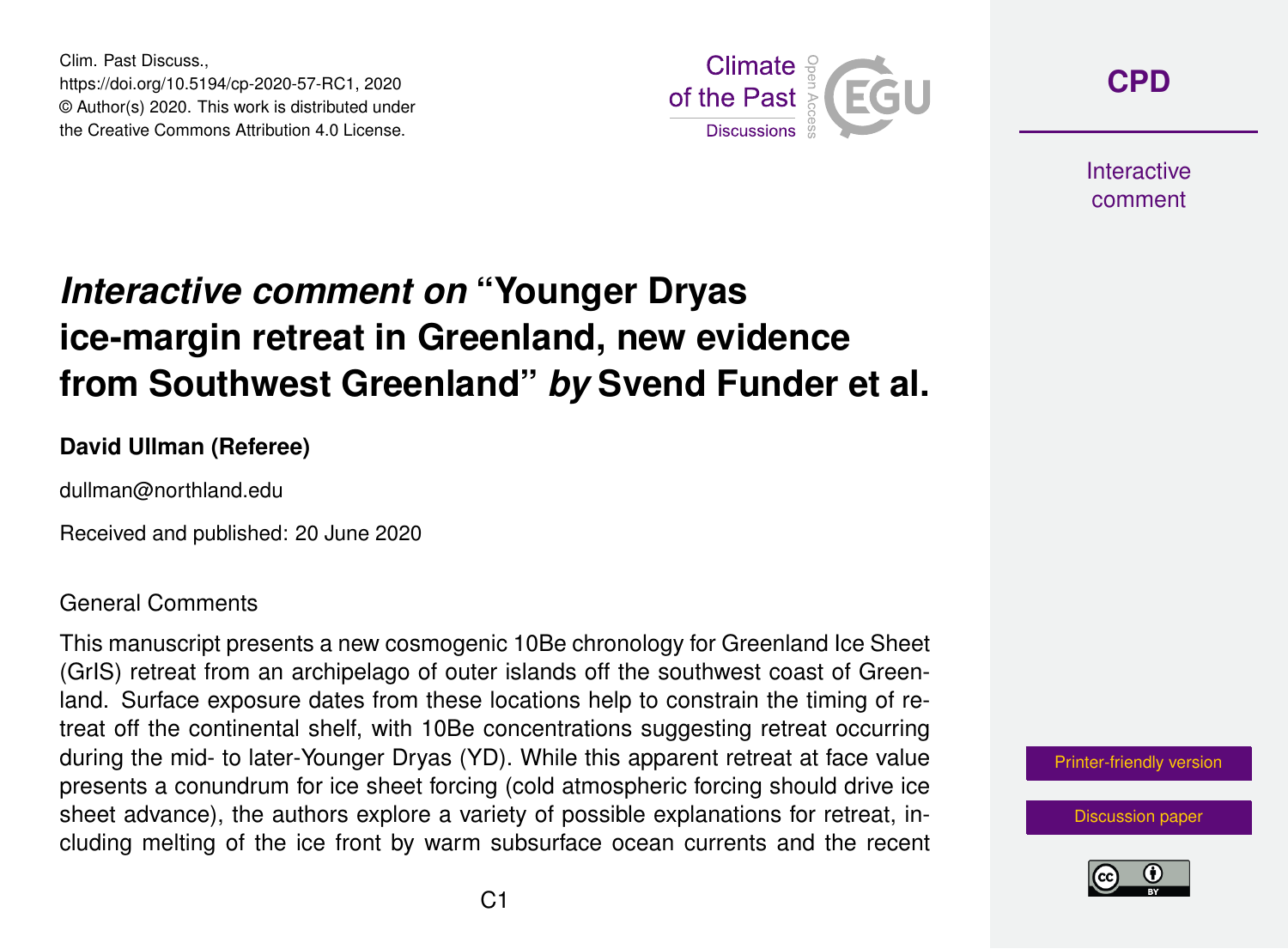suggestions that enhanced seasonality during the YD may obscure warmer summer temperatures in annually-average temperature reconstructions (Note: the short comment already posted by Richard Alley suggests that the authors may also consider the finer detail in the ice core data across the late-YD).

In addition, this dataset presents an important constraint on the timing of GrIS retreat from the continental shelves. The locations of these surface exposure dates are significantly proximal to the GrIS in comparison to the underwater moraines and groundingzone wedges, which were previously inferred to be YD in age. This suggests that the ice sheet was significantly smaller during the mid- to late-YD than previously thought, which implications for estimates of ice volume evolution throughout the deglaciation.

Given the novel location of this chronology and the implications for ice sheet forcings during the Younger Dryas, I believe that this manuscript is worthy of publication. The authors provide a nice description of ice margin dynamics during the YD, and I appreciated reading their extensive survey of the literature throughout southern Greenland. However, I am concerned about the sampling of bedrock and the potential for inheritance. The authors work to address these concerns, but I believe the some of the conclusions may be overstated, given the possibility that many of the reported ages may still provide a surface exposure timing that is too old for the true timing of deglaciation.

### Specific Comments

Inheritance – The existing "interactive comment" from Nicolas Young lays out many of the important concerns that I share on topic of inheritance. In many applications, bedrock samples are prone to inheritance due to insufficient subglacial erosion to reset the cosmogenic clock (Bierman et al., 1999, Geomorphology; Colgan et al., 2002, GSA Bulletin; Corbett et al., 2013, GSA Bulletin; Briner et al., 2016, GRL). And since each site presented in this paper only has 3 samples, it is difficult to ascertain outliers (either too-old or too-young). The two sites with boulder measurements (Ravns Storo and Sermiligarsuk) make this concern clear, with boulder measurements significantly

# **[CPD](https://cp.copernicus.org/preprints/)**

**Interactive** comment

[Printer-friendly version](https://cp.copernicus.org/preprints/cp-2020-57/cp-2020-57-RC1-print.pdf)

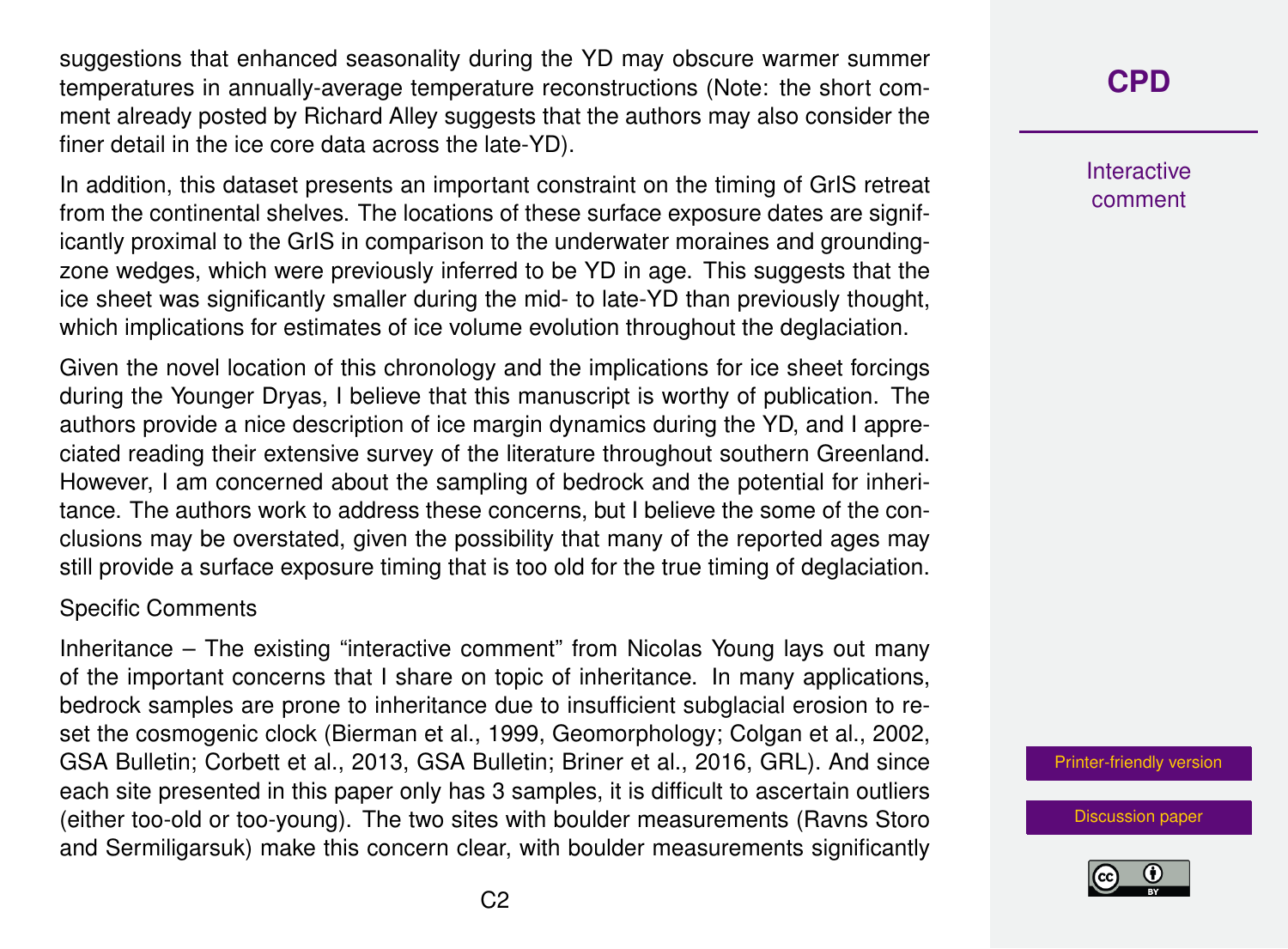younger than the neighboring bedrock (although at Ravns Storo, 1 out of 3 bedrock samples does line up with the boulder sample). Additionally, each of these sites with boulder/bedrock pairings only have one boulder sample, which also precludes assessment of the efficacy of these boulder samples alone, even though they appear to be consistent with some of the neighboring 14C chronologies. I recognize that the authors state that boulders were generally not present, so I do not mean to suggest that more samples are necessary when more samples are not available. However, I think the conclusions about mid-YD retreat should not be overstated without acknowledging that some of the final exposure ages may still be too old (i.e. the bedrock ages provide a "maximum" age). For example, on line 221, the authors write "the results show that the ice sheet margin in the area WAS retreating on the inner shelf during YD". I suggest being careful with language of absolute causality here (". . .in the area MAY HAVE BEEN retreating. . .") and throughout the paper.

Mid-YD retreat – Out of the 6 sites presented in this paper, it appears that only 3 suggest mid-YD retreat (Buksefjord, Avigaat, and Paamiut). In addition, the exposure age of Avigaat includes a rather large range of uncertainty that actually spans the entire YD, and therefore does not provide a robust constraint for before, during, or after YD. Again, coupled with concerns about inheritance, I continue to think that the conclusion about mid-YD retreat is overstated.

Lack of YD readvance (mentioned throughout, e.g. lines 246-248, 280-281) – Could you be more explicit on what types of evidence (or lack thereof) suggest that ice did not readvance during the initial YD? If the possibility of inheritance exists at some (or all) of these sites, couldn't the Fiskebanke moraines still potentially be YD in age, thus providing the evidence for a YD re-advance?

Evidence for warm-based ice - Of particular concern related to the topic of inheritance is whether or not ice was sufficiently erosive to reset the cosmogenic clock on the bedrock surface. In particular, previous studies have suggested there to be minimal glacial erosion at fjord mouths on Baffin due to ice thinning and spreading (Briner et al.,

## **[CPD](https://cp.copernicus.org/preprints/)**

**Interactive** comment

[Printer-friendly version](https://cp.copernicus.org/preprints/cp-2020-57/cp-2020-57-RC1-print.pdf)